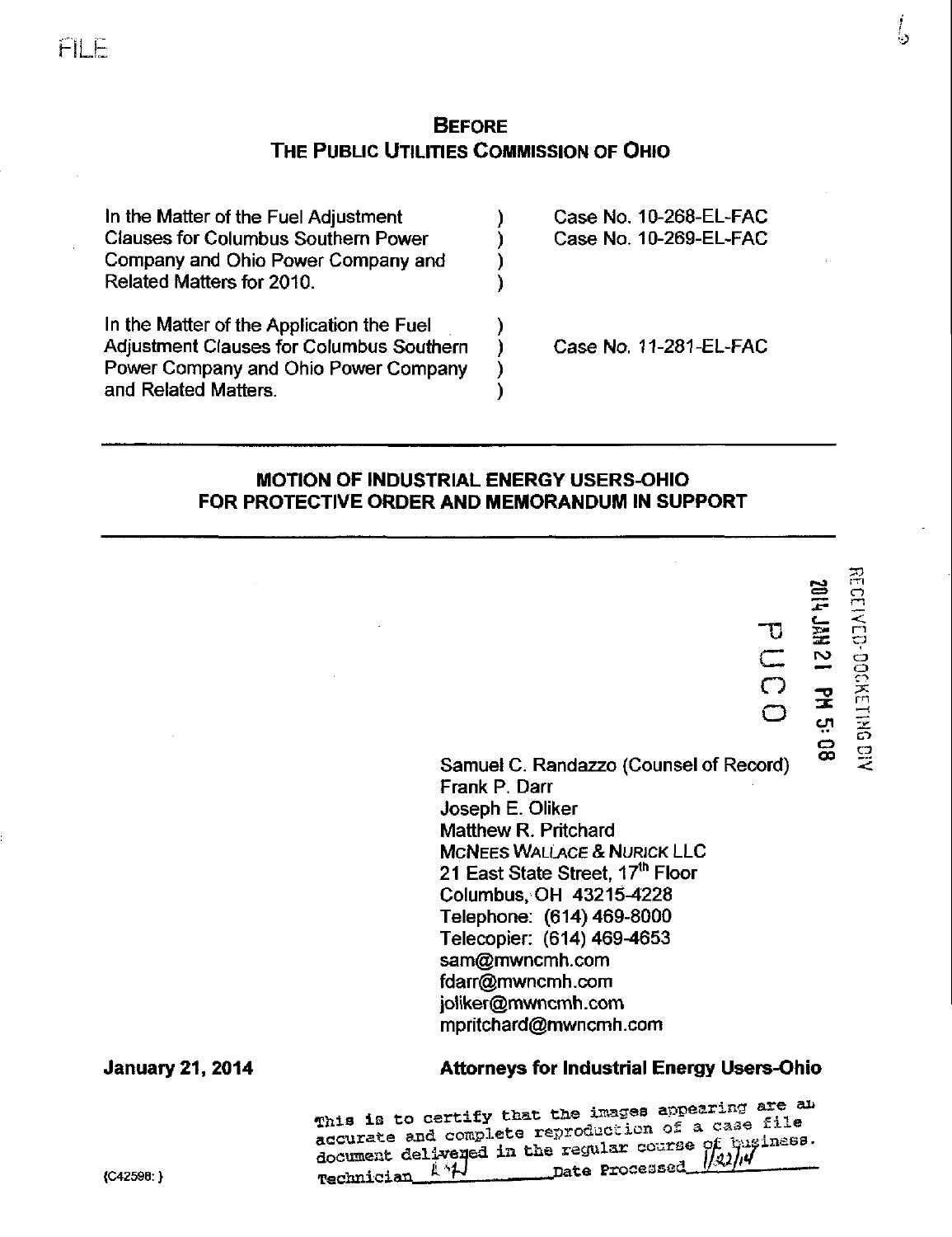# **BEFORE** THE PUBLIC UTILITIES COMMISSION OF OHIO

| In the Matter of the Fuel Adjustment<br><b>Clauses for Columbus Southern Power</b><br>Company and Ohio Power Company and<br>Related Matters for 2010. | Case No. 10-268-EL-FAC<br>Case No. 10-269-EL-FAC |
|-------------------------------------------------------------------------------------------------------------------------------------------------------|--------------------------------------------------|
| In the Matter of the Application the Fuel<br>Adjustment Clauses for Columbus Southern<br>Power Company and Ohio Power Company<br>and Related Matters. | Case No. 11-281-EL-FAC                           |

# MOTION OF INDUSTRIAL ENERGY USERS-OHIO FOR PROTECTIVE ORDER

Pursuant to the provisions of Rule 4901-1-24(0), Ohio Administrative Code ("O.A.C."), the Industrial Energy Users-Ohio ("lEU-Ohio") respectfully requests that the Public Utilities Commission of Ohio ("Commission") issue a Protective Order for the confidentiality of the Reply Brief of IEU-Ohio ("Reply Brief") filed on January 21, 2014, in this proceeding for the reasons set forth in the attached Memorandum in Support.

Respectfully submitted,

'/MA^

gamtiel C. Randazzo (Counsel of Record) Trank P. Darr Joseph E. Oliker Matthew R. Pritchard MCNEES WALLACE & NURICK LLC 21 East State Street, 17<sup>th</sup> Floor Columbus, OH 43215-4228 [sam@mwncmh.com](mailto:sam@mwncmh.com) [fdarr@mwncmh.com](mailto:fdarr@mwncmh.com) [joliker@mwncmh.com](mailto:joliker@mwncmh.com) [mpritchard@mwncmh.com](mailto:mpritchard@mwncmh.com)

Attorneys for Industrial Energy Users-Ohio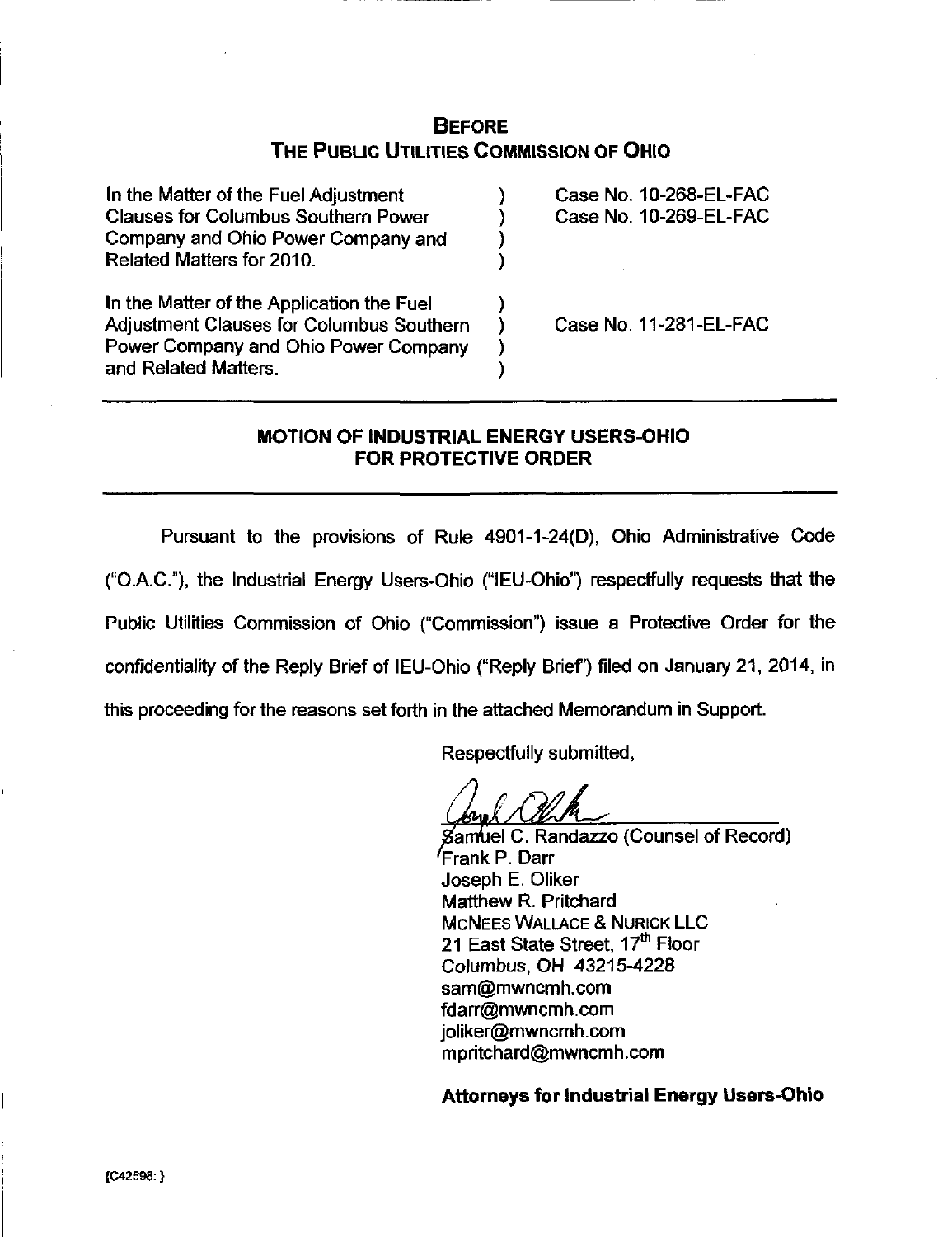# **BEFORE** THE PUBLIC UTILITIES COMMISSION OF OHIO

| In the Matter of the Fuel Adjustment                                                                                                                         | Case No. 10-268-EL-FAC |
|--------------------------------------------------------------------------------------------------------------------------------------------------------------|------------------------|
| <b>Clauses for Columbus Southern Power</b>                                                                                                                   | Case No. 10-269-EL-FAC |
| Company and Ohio Power Company and                                                                                                                           |                        |
| Related Matters for 2010.                                                                                                                                    |                        |
| In the Matter of the Application the Fuel<br><b>Adjustment Clauses for Columbus Southern</b><br>Power Company and Ohio Power Company<br>and Related Matters. | Case No. 11-281-EL-FAC |

## MEMORANDUM IN SUPPORT

Contemporaneous with this Motion, lEU-Ohio has filed its Reply Brief in a redacted form and in an unredacted form under seal. By this Motion, lEU-Ohio requests confidential treatment of the unredacted portions filed under seal. Ohio Power Company has designated information contained in these portions of lEU-Ohio's Reply Brief as confidential and competitively sensitive and produced the information subject to a protective agreement between Ohio Power Company and lEU-Ohio. lEU-Ohio takes no position as to whether the information is a confidential trade secret under Ohio law, but files this Motion for Protective Order and Memorandum in Support pursuant to a protective agreement executed by lEU-Ohio and Ohio Power Company.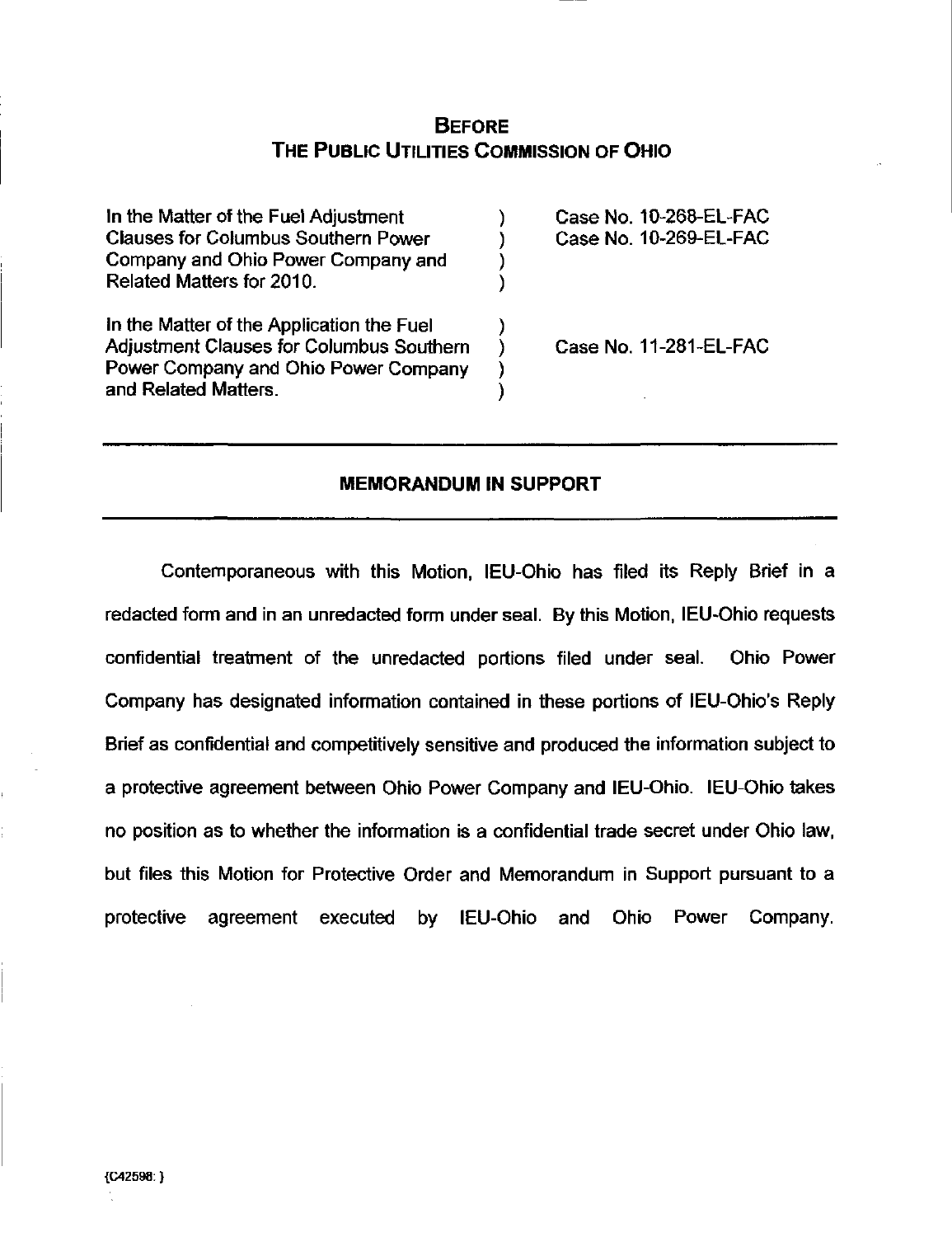WHEREFORE, lEU-Ohio respectfully requests that this Motion for Protective Order be granted for the reasons set forth herein.

Respectfully submitted.

 $\mathbb{Q}/\mathbb{A}$ 

Samuel  $\pmb{\mu}$ . Randazzo (Counsel of Record) Prank P. Darr Joseph E. Oliker Matthew R. Pritchard MCNEES WALLACE & NURICK LLC 21 East State Street, 17<sup>th</sup> Floor Columbus, OH 43215-4228 Telephone: (614) 469-8000 Telecopier: (614)469-4653 [sam@mwncmh.com](mailto:sam@mwncmh.com)  [fdarr@mwncmh.com](mailto:fdarr@mwncmh.com)  [joliker@mwncmh.com](mailto:joliker@mwncmh.com)  [mpritchard@mwncmh.com](mailto:mpritchard@mwncmh.com) 

Attorneys for Industrial Energy Users-Ohio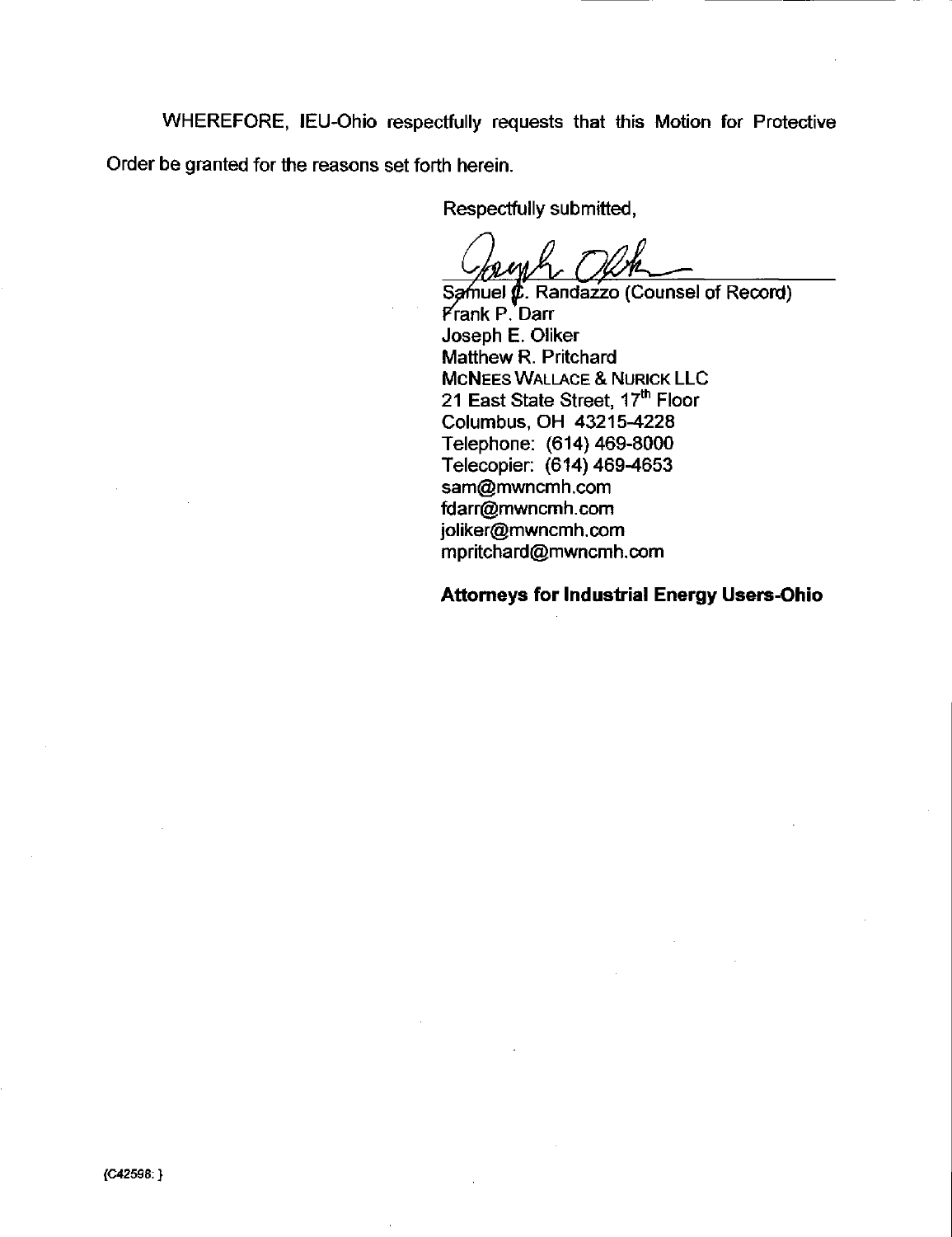### CERTIFICATE OF SERVICE

I hereby certify that a copy of the foregoing Motion of Industrial Energy Users-Ohio for Protective Order and Memorandum in Support was served upon the following parties of record this 21st day of January 2014, via electronic transmission, handdelivery or first class U.S. mail, postage prepaid.

Steven T. Nourse Yazen Alami Matthew J. Satterwhite American Electric Power Service **Corporation** 1 Riverside Plaza, 29<sup>th</sup> Floor Columbus, OH 43215 [stnourse@aep.com](mailto:stnourse@aep.com)  [yalaml@aep.com](mailto:yalaml@aep.com) misatterw[hite@aep.com](mailto:hite@aep.com)

#### COUNSEL FOR COLUMBUS SOUTHERN POWER COMPANY AND OHIO POWER COMPANY

Terry Etter Assistant Consumers' Counsel Office of the Ohio Consumers' Counsel 10 West Broad Street, Suite 1800 Columbus, OH 43215-3485 [etter@occ.state.oh.us](mailto:etter@occ.state.oh.us) 

COUNSEL FOR OFFICE OF THE OHIO CONSUMERS' COUNSEL

Rocco D'Ascenzo Amy B. Spiller Jeanne W. Kingery Duke Energy Ohio, Inc. 139 E. Fourth Street, 1303-Main Cincinnati, OH 45202 Rocco.d'[ascenzo@duke-energy.com](mailto:ascenzo@duke-energy.com)  [Amy.Spiller@duke-energy.com](mailto:Amy.Spiller@duke-energy.com)  [Jeanne.kingery@duke-energy.com](mailto:Jeanne.kingery@duke-energy.com) 

COUNSEL FOR DUKE ENERGY OHIO, INC.

John J. Kulewicz M. Howard Petricoff Stephen M. Howard Vorys, Safer, Seymour and Pease LLP 52 East Gay Street P.O. Box 1008 Columbus, Ohio 43216-1008 [jjkulewicz@vorys.com](mailto:jjkulewicz@vorys.com)  [mhpetricoff@vorys.com](mailto:mhpetricoff@vorys.com)  [smhoward@vorys.com](mailto:smhoward@vorys.com) 

#### COUNSEL FOR BUCKINGHAM COAL COMPANY

Colleen L. Mooney Ohio Partners for Affordable Energy 231 West Lima Street Findlay. OH 45839-1793 [cmooney2@columbus.rr.com](mailto:cmooney2@columbus.rr.com) 

#### ON BEHALF OF THE OHIO PARTNERS FOR AFFORDABLE ENERGY

Philip B. Sineneng Thompson Hine LLP 41 S. High Street, Suite 1700 Columbus. OH 43215 [Philip.sineneng@thompsonhine.com](mailto:Philip.sineneng@thompsonhine.com) 

#### ON BEHALF OF DUKE ENERGY COMMERCIAL ASSET MANAGEMENT, INC.